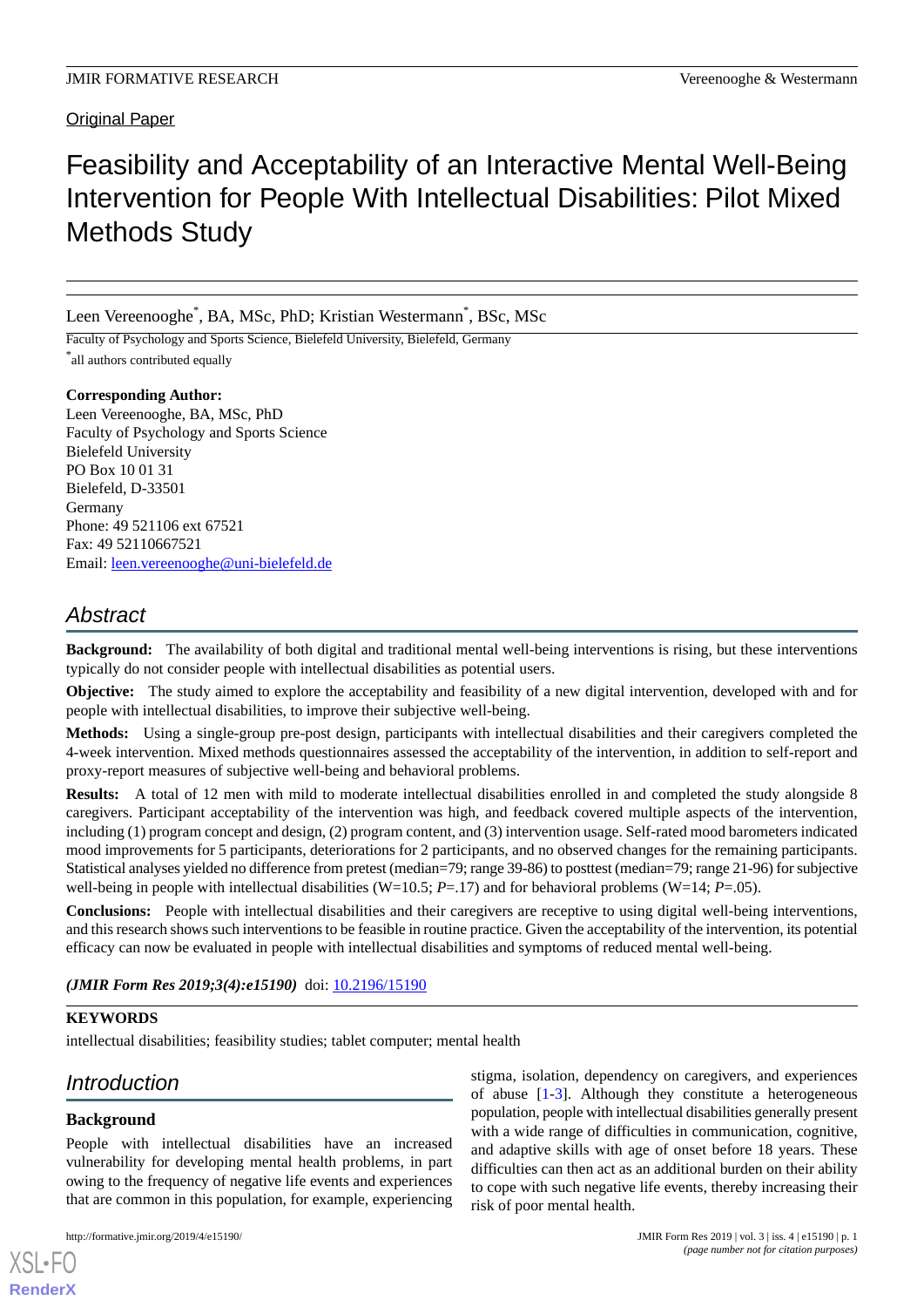There is comparably little research and clinical attention for this population, in spite of their vulnerability and the resulting high prevalence of mental disorders. In terms of treatment or intervention options, pharmacological therapies are available, but also frequently prescribed in the absence of diagnosed mental disorders [\[4\]](#page-10-1). Psychological therapies offer a viable alternative, with cognitive behavioral therapies (CBT), in particular, appearing very promising in their treatment of anxiety, aggression, and mood disorders [\[5](#page-10-2),[6\]](#page-10-3). Unfortunately, therapeutic disdain for working with this population as well as diagnostic overshadowing and misdiagnoses may contribute to the slow uptake of therapists to offer psychological therapies to this population [\[7](#page-10-4)-[9\]](#page-10-5). Meanwhile, the assumption that people with intellectual disabilities lack the cognitive skills to undertake therapy has been challenged, in particular with regard to CBT [[10](#page-10-6)[,11](#page-10-7)]. Although people with mild intellectual disabilities and better verbal and communicative abilities are more likely to understand the CBT framework and concepts of cognitive mediation [\[12](#page-10-8)], certain CBT skills can be trained using computerized or video-based training paradigms in people with mild and moderate intellectual disabilities [[13](#page-10-9)[-15](#page-10-10)]. This paves the way for a third potential intervention strategy in the form of computerized or Web-based mental health interventions as an adjunct or preparatory step for traditional talking therapies and pharmacotherapies.

New technologies present a range of applications that people with intellectual disabilities can benefit from, from mobile apps to improve problem-solving skills to virtual and augmented reality applications for social, vocational and self-determination skills [[16](#page-10-11)[-18](#page-10-12)]. The use of computers in psychological therapy for people with intellectual disabilities is still uncommon, despite such interventions being widely available for a wide range of mental health problems to people without intellectual disabilities. To date, only one full computerized CBT intervention has been evaluated in the treatment of anxiety and depression in adults with intellectual disabilities [\[19](#page-10-13)]. Although the cost-effectiveness of this intervention has not been evaluated, its acceptability among both patients with intellectual disabilities and their treating therapists was high. This is in line with research showing that both groups are interested in introducing technology as an additional means to improve the mental health and the therapy process involving people with intellectual disabilities [[20\]](#page-10-14).

A key challenge in delivering internet interventions to people with intellectual disabilities is the accessibility of such interventions. Barriers include economic factors related to the cost of computers and difficulties associated with potential cognitive and physical limitations [[21\]](#page-10-15). Turning to internet use, access rates in people with intellectual disabilities are much lower than that in people without intellectual disabilities [[22\]](#page-10-16). Here, caregivers play an important role in providing people with intellectual disabilities access to technology and the internet, as their support is often required to obtain the devices and set up user accounts. They may also be inclined to protect people

with intellectual disabilities from the risks associated with internet use, although this can result in people with intellectual disabilities missing the benefits of internet use in relation to self-efficacy, empowerment, and social networking [\[23](#page-10-17)].

#### **Objectives**

Taking together the vulnerability of people with intellectual disabilities to experience mental health problems and the potential of digital interventions as an addition to traditional treatment interventions, this study presents an initiative to provide an accessible digital intervention to promote the mental well-being of people with mild to moderate intellectual disabilities. The driving objective is that successful mental health promotion might present an alternative and preventative strategy to improve the mental well-being of people with intellectual disabilities, in addition to or before the treatment of mental health problems through established pharmacological or psychotherapeutic interventions. To this extent, we set out to develop an intervention that fulfilled the following criteria:

- 1. Including people with intellectual disabilities in the development and design phases of the intervention to ensure its accessibility and its acceptance by people with intellectual disabilities.
- 2. Incorporating cognitive-behavioral components from evidence-based interventions.
- 3. Adopting a resource-oriented approach which involves the caregivers and support workers to assist with the implementation of the intervention in daily life.
- 4. Offering content that is personally relevant or can be customized.

In this paper, we briefly described the development of the intervention and presented a small pilot study to explore its potential feasibility and practicality as well as gave a first indication of its potential efficacy.

## *Methods*

#### **Phase I: Intervention Development**

The intervention was intended to provide tips to improve the users' psychological well-being. Program content was derived from existing empirically tested programs and included both psychoeducational, behavioral activation and cognitive restructuring components. An advisory group of people with and without intellectual disabilities was established to provide feedback during the development process.

## *Content Development*

The intervention comprised 8 modules which covered the following topics: (1) participation, (2) being active, (3) friendships, (4) relaxation, (5) self-acceptance, (6) communication, (7) self-actualization, and (8) cognitive restructuring [\(Textbox 1](#page-2-0) provides an overview of the module aims).

**[RenderX](http://www.renderx.com/)**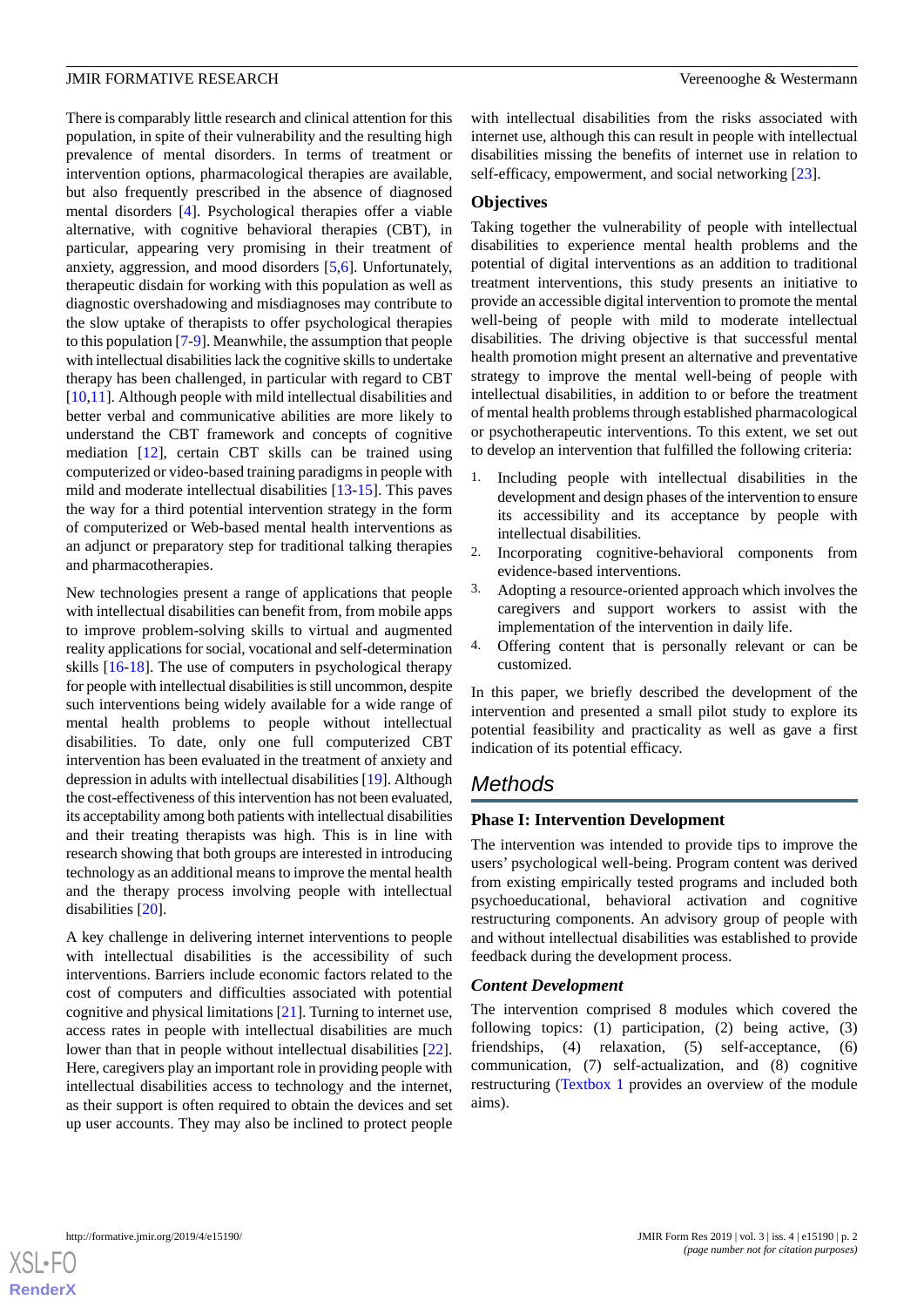<span id="page-2-0"></span>**Textbox 1.** Outline and modules of the Pudelwohl intervention.

| Module 1: Participation.                                                                                                 |
|--------------------------------------------------------------------------------------------------------------------------|
| Aim: Understanding that participation may lead to improved social contact and social support as well as being enjoyable. |
| Module 2: Being active.                                                                                                  |
| Aim: Improving mental well-being through increasing physical activity.                                                   |
| Module 3: Friendships.                                                                                                   |
| Aim: Highlighting the importance of a supportive network and tips for maintaining friendships.<br>$\bullet$              |
| Module 4: Relaxation.                                                                                                    |
| Aim: To acknowledge the need for relaxation and how this can be achieved.                                                |
| Module 5: Self-acceptance.                                                                                               |
| Aim: Addressing and accepting your strengths and weaknesses, including your disabilities.                                |
| Module 6: Communication.                                                                                                 |
| Aim: Being able to communicate your needs using a positive communication style.<br>$\bullet$                             |
| Module 7: Self-actualization.                                                                                            |
| Aim: Behavioral activation and finding of activities that support your personal development.                             |
| Module 8: Cognitive restructuring.                                                                                       |
| Aim: Identifying and changing helpful and unhelpful thoughts to help change how we may feel about a situation.           |

Modules were spread over 4 sessions to be held at 1-week intervals. The first session started with an interactive introduction to learning to use the tablet, followed by module 1. Sessions 2 and 3 comprised 3 modules each. The fourth and final session presented module 8, followed by a reflection on all past modules and the instruction to choose which 3 tips they considered to be most important to them. These top 3 were then transferred onto a paper certificate, which participants received at the end of the study and acted as a self-help reminder. Furthermore, sessions 1 to 3 ended with a brief summary and homework assignment, whereas sessions 2 to 4 started with a reflection on the last session and a brief evaluation of the chosen homework assignment.

## *Technical Features*

Adobe Captivate (2017, Version 10.0.0.192) was used to develop the intervention. The intervention was designed for use with 11.6-inch Odys Primo Win 12 2-in-1 tablet computers, which would be lent to the participants in the study. The images used within the intervention were either self-generated or license-free materials.

The intervention was introduced and led by an animal avatar: a poodle named *Wohl*, which references a German wordplay involving well-being. This poodle avatar explains how to navigate through the slides using the on-screen arrows and what users can expect from the program. This includes explaining symbols used throughout the program that introduce quizzes and discussions. Some quizzes prompt users to evaluate statements as helpful or unhelpful or good or bad, whereas in other quizzes users are given multiple-choice questions using drag-and-drop selection methods. Discussion slides present a

[XSL](http://www.w3.org/Style/XSL)•FO **[RenderX](http://www.renderx.com/)**

question or statement that the user is encouraged to respond to or discuss together with their support worker. The main poodle avatar also provides an overview of his 8 animal friends, represented by 8 different animal avatars, that are associated with each module.

Overall, we aimed to minimize visual distractions by refraining from presenting a table of contents or navigation menu. To enhance user engagement, slides were animated where possible and were provided both on-screen text and a voice-over.

#### *Advisory Group*

An advisory group was established in collaboration with a local information technology workshop for people with and without disabilities or mental disorders. Flyers were distributed at the workshop to inform their users about our study. Workshop staff confirmed the time and date of the 4 planned consultations with users who expressed an interest. The consultations were held at 2-week intervals, with attendance varying between 4 and 7 participants, of which at least 3 presented with intellectual and developmental disabilities. We did not employ specific inclusion or exclusion criteria for people to attend the consultations. As these attendees were not participants in a research study, we did not routinely collect information regarding their sociodemographic characteristics, but all advisory group members were adults, with more men than women attending the consultations. During each session, the researchers presented drafts of the program modules and requested feedback regarding module content, design, accessibility, interactivity, and delivery. Changes, as a result of this feedback process, were presented at consecutive meetings for further evaluation and included changing font sizes, simplifying language, increasing and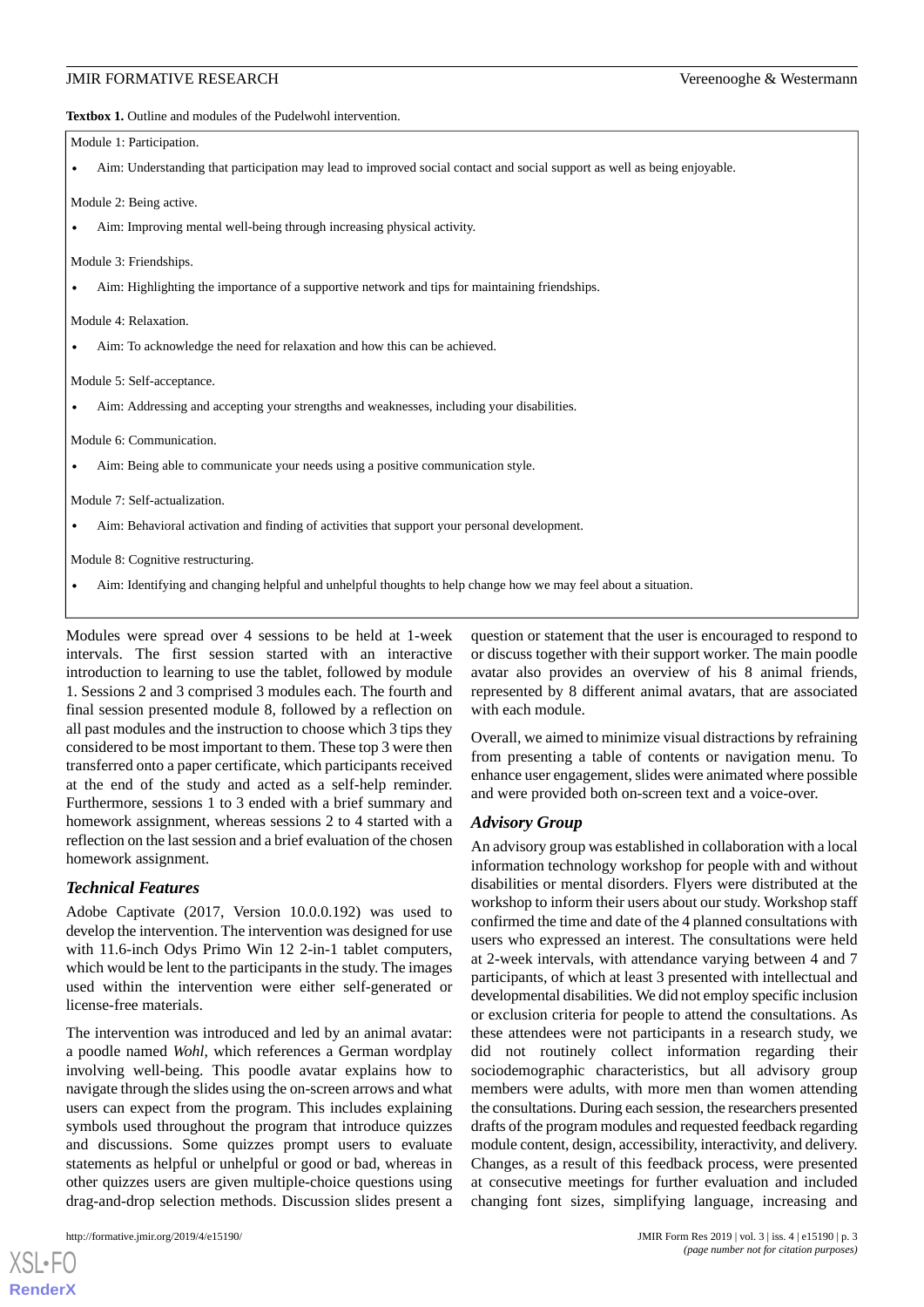simplifying program interactivity, changes to program navigation options and page layout, and the use of supportive instead of corrective feedback in exercises. Feedback that was not incorporated for the pilot study because of limited resources included the provision of male and female voice-overs, more animations, and mutable background music.

A more detailed description of the co-development process for the intervention is given by Vereenooghe and Westermann [[24\]](#page-10-18).

## **Phase II: Pilot Study**

#### *Recruitment*

People with intellectual disabilities and their support workers from 2 residential facilities in North Rhine-Westphalia, Germany, took part in the study. Both facilities provide services for children and young adults with intellectual and developmental disabilities. Support staff were informed about the study objectives and procedures and were asked to identify potential participants with intellectual disabilities among the residents whom they supported.

We aimed for minimal exclusion criteria to reflect the heterogeneity found within the population of people with intellectual disabilities and only excluded participants who (1) had a diagnosis of autism spectrum disorders without intellectual disabilities and (2) people with severe or profound intellectual disabilities who might not be able to operate the tablets and engage with the program content. Details regarding participants' level of intellectual disabilities was obtained by the participating support workers from the service users' records.

The sole inclusion criterion for support workers was the requirement of a minimum of 2 contact hours per week with the participant with intellectual disabilities to ensure both participants had sufficient time together to implement the intervention.

## *Design*

A single-group pre-post design was used, with no control condition. Outcomes of mental well-being were assessed at pretest and posttest, in addition to mood barometers completed before each session. No follow-up data were obtained for this pilot study, for which recruitment took place from March 2018 to June 2018.

## *Measures*

## **Primary Outcome**

Program evaluation questionnaires were completed at posttest to assess the acceptability of the intervention. Questions were derived from the Client Change Interview Schedule [[25\]](#page-10-19) as implemented by Earley et al [[26\]](#page-11-0) and used both forced-choice and open-ended response formats. People with intellectual disabilities used a picture-based Likert scale to communicate their feedback regarding the program, similar to that used in the other outcome measures. The questionnaires were administered by the second author KW during a meeting organized with the participant with an intellectual disability after their support worker had indicated that they had completed all sessions. Posttest assessment took place within 2 weeks following the last session.

 $XS$ -FO **[RenderX](http://www.renderx.com/)** Questions for participants with intellectual disabilities included "what in particular do you still remember about the intervention?" and "which aspects did you like?" Support workers' questionnaires asked whether they had noticed any change in the well-being of the person with an intellectual disability. Their version also asked more explicitly to identify specific content they considered to be helpful or not and what negative and positive aspects they have kept in mind.

#### **Secondary Outcomes**

The Personal Well-Being Index—Intellectual Disability (PWI-ID) [\[27](#page-11-1)] was translated to German based on the German version of the PWI [[28\]](#page-11-2) and administered to participants with an intellectual disability by their support worker. Administration took place within 1 week before the first session and within 2 weeks following the last session. The 8-item measure asks how people feel about their material, physical, mental, and general well-being. Responses are given on a Likert scale using 2, 3, or 5 facial expressions ranging from sad to happy and are then converted to numerical percent scores, with higher scores indicating better well-being. The number of response options (2, 3, or 5) is established for each participant before the assessment to optimize the validity of the responses.

Participants also completed mood barometers before each session, using the same picture-based Likert scale as used with the PWI-ID. To this extent, they received assistance from their support worker.

The Aberrant Behavior Checklist—Community (ABC-C) [[29,](#page-11-3)[30\]](#page-11-4) was used as an indicator of informant-reported mental well-being, as it includes indicators of mental disorders in people with intellectual disabilities. Support workers rated the severity of the 58 behavioral problems over the last 4 weeks, using a 4-point Likert scale, with higher scores corresponding with more serious behavior problems. Support workers completed this measure independently following the instructions of the second author KW. The ABC-C was completed within 1 week before the first session and within 2 weeks following the last session.

## *Procedures*

Participants were instructed to complete 1 session per week, with a maximum of 2 sessions per week. Tablets containing the program were lent to the participating organizations so people had instant access to the devices. The intervention was implemented in the regular working time of the support workers. Support workers had a facilitating role, and the intervention was intended to be used by the person with an intellectual disability as its primary user. Support workers could provide both practical and content support, for example, regarding the use of the tablet computers (eg, volume control or recharging the devices), clarifying the content (eg, repeating or reading the on-screen information), and assisting with program demands (eg, prompting the user to select an on-screen response or engaging the user in a discussion).

## *Ethical Concerns*

Ethical approval for this study was obtained from the Bielefeld University Ethics Committee. All participants received information about the study in easy-to-read language and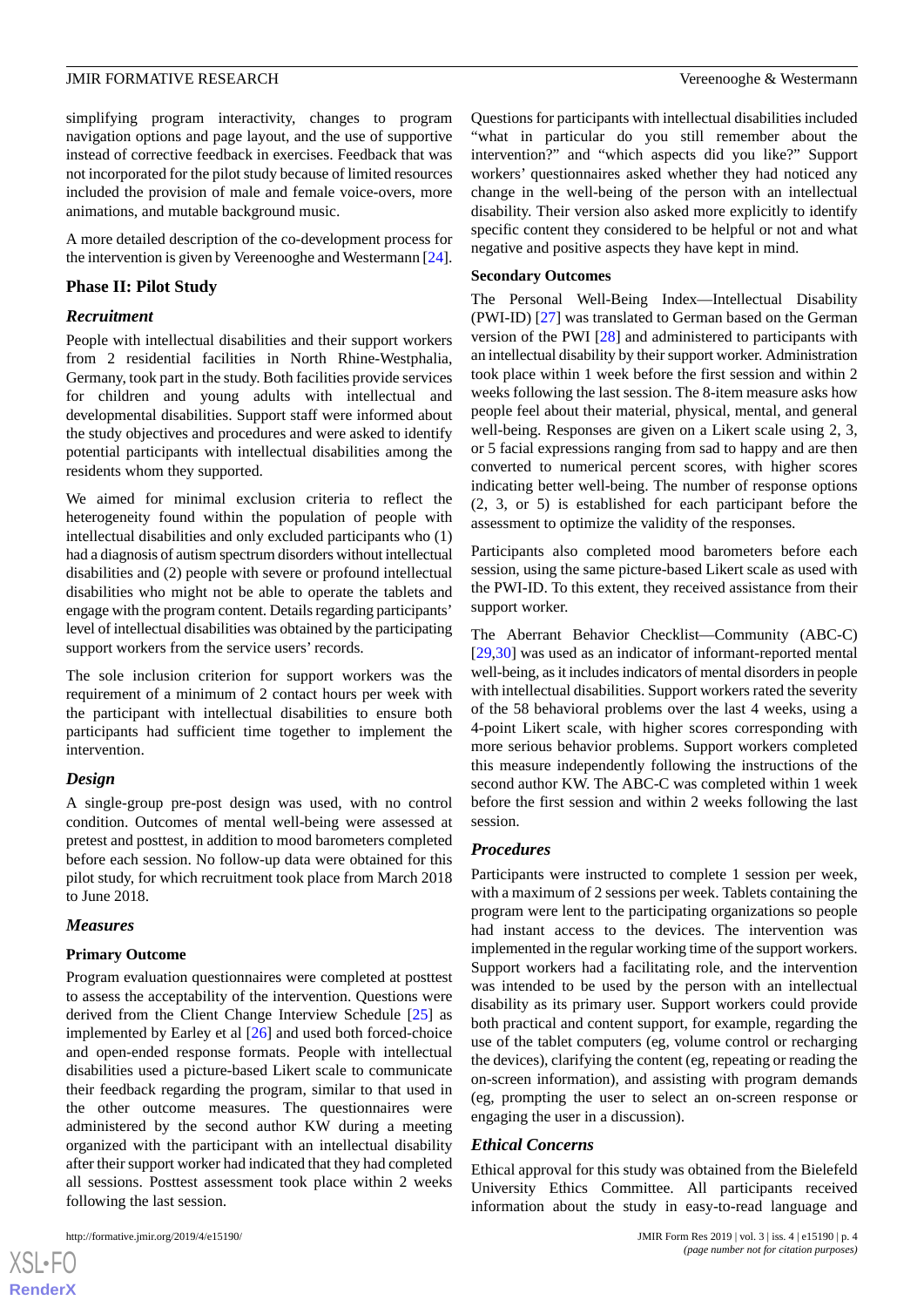provided written informed consent. Participants without the capacity to provide informed consent were not enrolled in the study.

## *Data Analysis*

Responses from the feedback questionnaires regarding the acceptability of the intervention were analyzed using quantitative content analysis of qualitative data [[31](#page-11-5)]. First, all questionnaires were read to get an initial overview of the participant responses. Next, we generated codes to summarize each distinct piece of information, thereby being guided by the raw data rather than using pre-existing codes derived from the theory. For the qualitative analysis, we grouped these themes in overarching themes. For a further quantitative content analysis, the codes were then counted to identify themes that appeared more prevalent and to explore patterns in the data that could guide future development. Within this step, however, we made the decision to interpret the thematic codes as being positively or negatively valenced based on the questions that elicited these responses (eg, positively valenced questions included "which aspects did you like?" and "which content did you find helpful?" whereas negatively valenced questions, included "what did you notice negatively?" and "which content did you find unhelpful?").

<span id="page-4-0"></span>Differences in pretest and posttest scores were analyzed in SPSS (2017, Version 25) using nonparametric 1-tailed Wilcoxon signed rank tests.

## *Results*

## **Participant Characteristics**

Following eligibility checks and informed consent procedures, 12 pairs of participants completed baseline assessments ([Figure](#page-4-0) [1\)](#page-4-0). A total of 3 support workers completed the study with multiple participants with intellectual disabilities. Participants with intellectual disabilities were all male, whereas support workers included 5 women and 3 men who had worked with the participant with intellectual disabilities for at least 6 months ([Table 1](#page-5-0)).

## **Intervention Feasibility, Acceptability, and Satisfaction**

None of the enrolled participants, either people with intellectual disabilities or their support workers, dropped out during the study or withdrew their consent. The overall recruitment success (completed/informed) rates were 26% (12/46) for support workers and 80% (12/15) for people with intellectual disabilities ([Figure 1\)](#page-4-0). Owing to time constraints, 1 participant pair completed 2 sessions per week and completed the intervention in less than 4 weeks.

Content analysis of the program evaluation questionnaires was classified into 3 main areas: (1) program concept and design, (2) program content, and (3) intervention usage. Analysis of the positive and negative feedback, as shown in the quantitative content analysis in [Figure 2,](#page-6-0) provided support for the conceptualization of the Pudelwohl intervention and its specific modules. It also indicated desired improvements for the implementation of Pudelwohl.

#### **Figure 1.** Study flowchart.



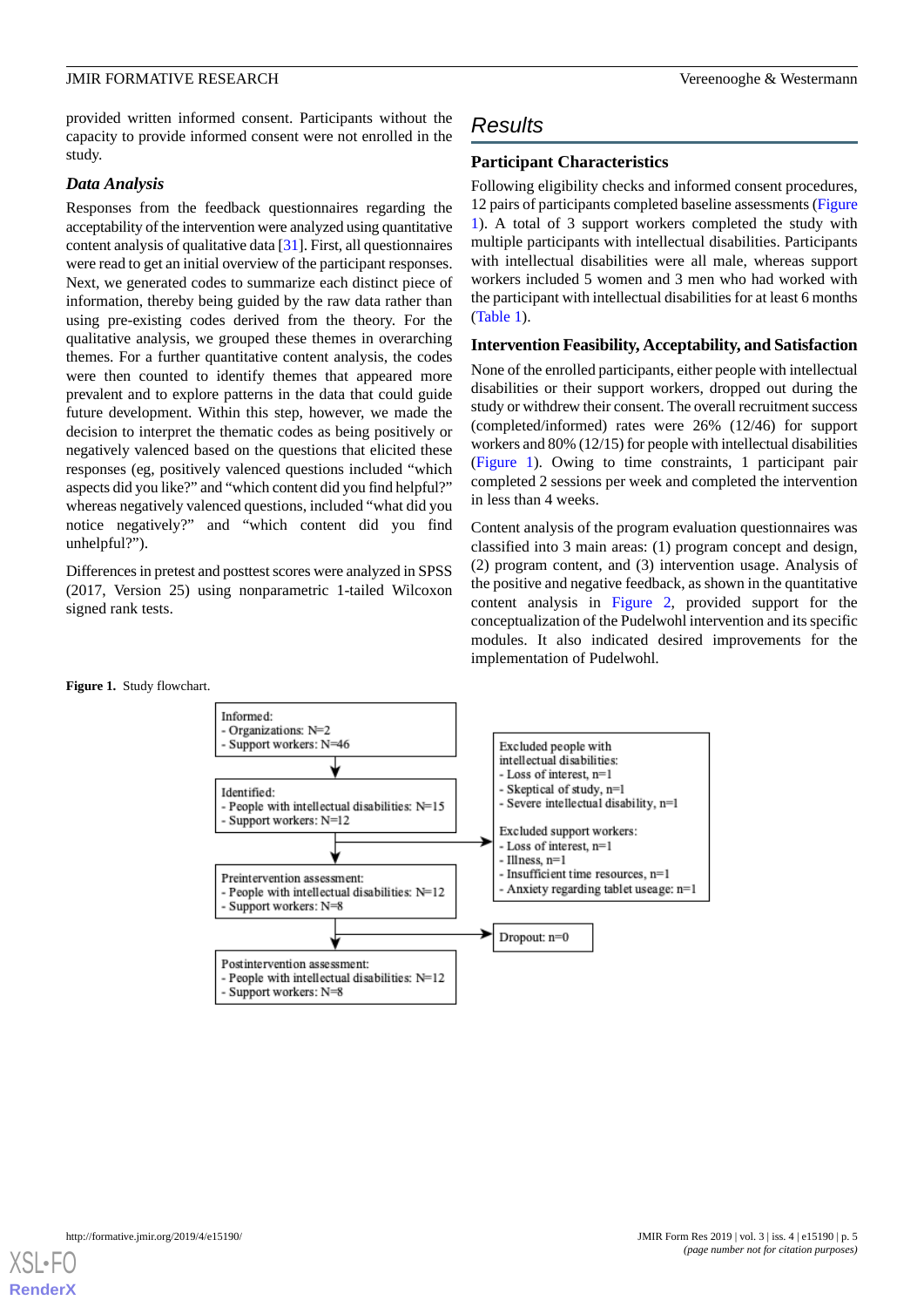<span id="page-5-0"></span>**Table 1.** Sociodemographic characteristics of participants with intellectual disabilities (N=12) and support workers (N=8).

| Sociodemographic characteristics, variable     | Value       |
|------------------------------------------------|-------------|
| People with intellectual disabilities          |             |
| Age (years), median (range)                    | $19(17-24)$ |
| Sex, male, $n$ $(\%)$                          | 12(100)     |
| Mild intellectual disability, n (%)            | 9(75)       |
| Moderate intellectual disability, n (%)        | 3(25)       |
| <b>Support workers</b>                         |             |
| Age (years), median (range)                    | $42(28-58)$ |
| Sex, male, $n$ $(\%)$                          | 3(38)       |
| Years working with participant, median (range) | $3(0.5-6)$  |

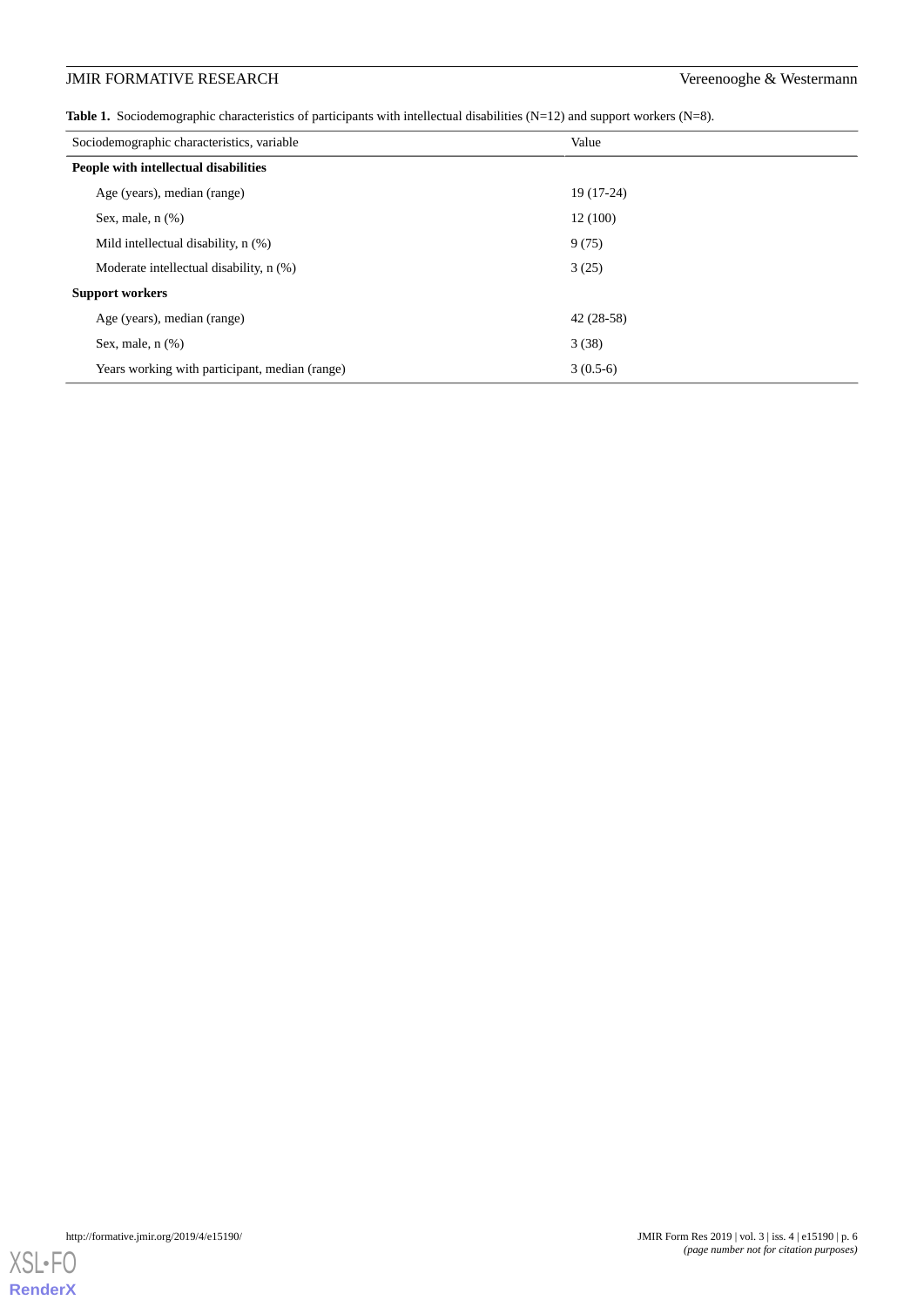<span id="page-6-0"></span>Figure 2. Acceptability of Pudelwohl as indicated by code frequency of the quantitative content analysis of the Program Evaluation Questionnaires.



## *Program Concept and Design*

The use of animal avatars was liked by the majority of people with intellectual disabilities and support workers. The interactive design, with quizzes, and use of both images and videos were also positives of the program. Support workers valued the program as a user-appropriate concept based on its audiovisual approach, the use of repetition, encouragement and supportive feedback, and session length. Given the heterogeneity of people with intellectual disabilities in terms of cognitive and communicative abilities, some support workers also rated the intervention as either too childish or difficult with regard to language. By contrast, none of the participants with intellectual

[XSL](http://www.w3.org/Style/XSL)•FO **[RenderX](http://www.renderx.com/)**

disabilities mentioned the program to be childish and instead were explicitly positive about the design of the intervention.

## *Program Content*

The friendships, self-acceptance, and self-actualization modules were particularly well received by people with intellectual disabilities, as were specific tips to improve your well-being. Support workers approved the wide range of topics and the information regarding local service providers included in specific modules and also highlighted the need to provide more concrete and less abstract tips in the self-actualization module. They considered the content of the modules concerning maintaining friendships, being active, and relaxation as most helpful to the people they were supporting. Both user groups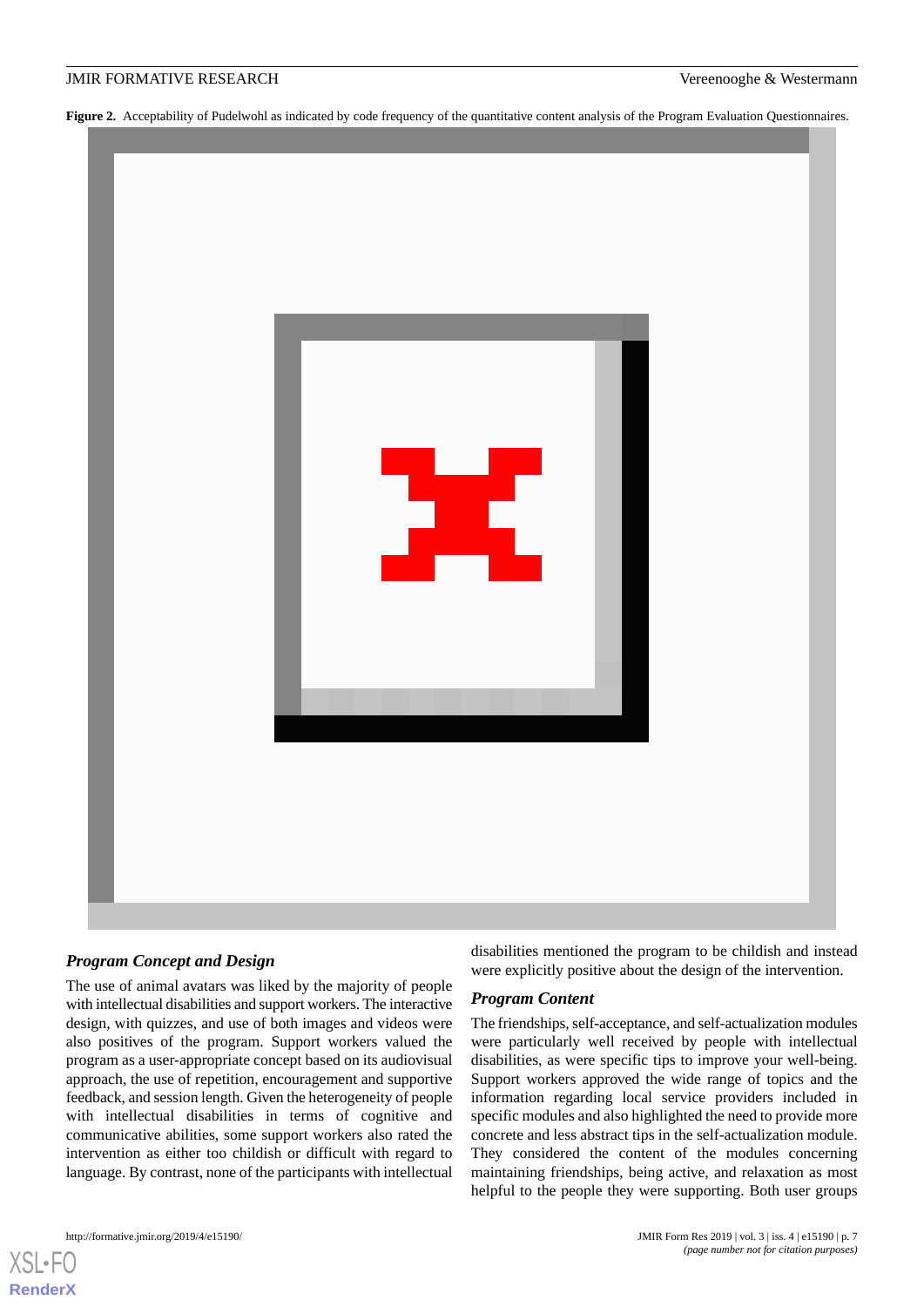considered the communication module too difficult, which is likely because of the metaphor used to explain the different roles and aspects of good communication (ie, the talker, the listener, a conversation topic, switching talking-listening roles, and changing topics).

## *Intervention Usage*

Technical errors in the use of the program were a main hindrance for both people with intellectual disabilities and their support workers. This applied to navigation arrows that were considered too small and buttons or interactions which were inactive. Session length was appropriate, according to support workers, and implementation should be limited to 1 session per week.

Overall satisfaction rates for the 4-week intervention were high. Participants with intellectual disabilities and support workers gave the program approval rates of 92% and 86%, respectively.

#### **Evaluation Outcomes**

The picture-based mood barometers for participants with intellectual disabilities administered before each session were converted to a 5-point Likert scale ranging from 0 to 4, with higher scores indicative of a better mood. Descriptive analysis showed improved moods for 5 participants and deteriorations for 2 participants [\(Figure 3](#page-7-0)). A total of 5 participants gave the

maximum mood rating at each measurement point and are, therefore, not included in [Figure 3.](#page-7-0)

[Table 2](#page-8-0) presents changes in self-reported personal well-being and proxy-report behavioral problems from pretest to posttest. Data are reported separately for the 2 organizations because of the observed differences in their baseline sample characteristics. Statistical analyses were conducted, as planned, with the full sample. PWI-ID data for 3 participants were excluded due to acquiescent responding. Wilcoxon signed rank tests yielded no statistical difference from pretest (median=79; range 39-86) to posttest (median=79; range 21-96) for subjective well-being in people with intellectual disabilities (W=10.5; *P*=.17). There was also a nonsignificant reduction in behavioral problems (W=14;  $P = .05$ ) as reported by support workers at pretest (median=19; range 0-94) and posttest (median=14; range 1-73).

Finally, data from the program evaluation questionnaires showed that half of the support workers did not observe any changes in the behavior or well-being of the participants with intellectual disabilities. Other support workers did report an improved relationship with the participant with intellectual disabilities, as well as increased interests in daily activities associated with the program content (including planning activities, self-acceptance, and independent use of computers).

<span id="page-7-0"></span>**Figure 3.** Mood ratings of participants with intellectual disabilities with fluctuating mood during the intervention (N=7).



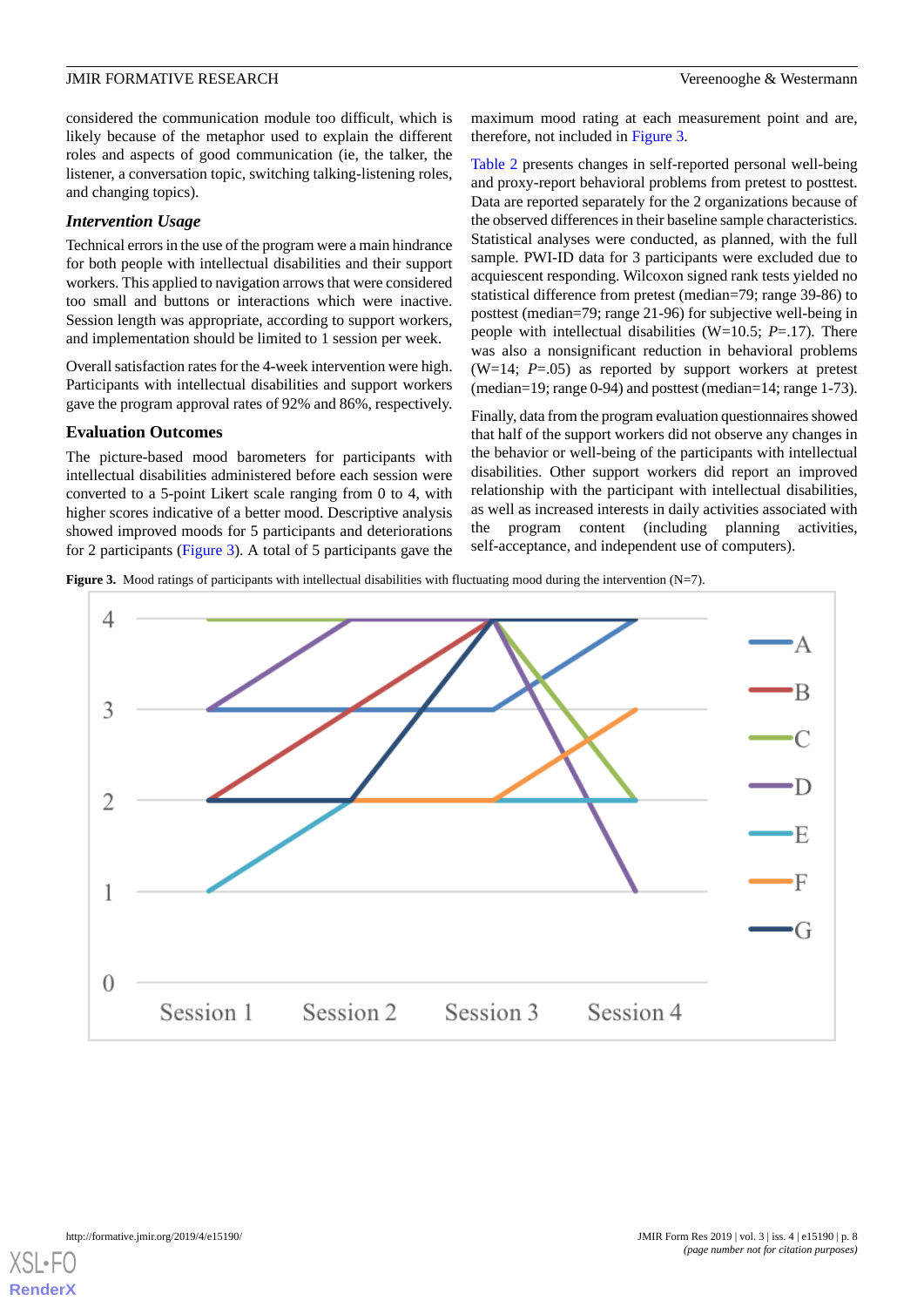<span id="page-8-0"></span>**Table 2.** Median and range for subjective well-being (Personal Well-Being Index—Intellectual Disability, N=9) and behavioral problems (Aberrant Behavior Checklist—Community, N=12) at baseline and post intervention.

| Outcome measure                                          | Baseline, median (range) | Post intervention, median (range) |
|----------------------------------------------------------|--------------------------|-----------------------------------|
| <b>Personal Well-Being Index—Intellectual Disability</b> |                          |                                   |
| Organization A $(n=6)$                                   | 79 (39-82)               | 79 (21-96)                        |
| Organization B $(n=3)$                                   | 54 (54-86)               | 64 (57-79)                        |
| <b>Aberrant Behavior Checklist—Community</b>             |                          |                                   |
| Organization A $(n=8)$                                   | $29(10-94)$              | $21(11-73)$                       |
| Organization B $(n=4)$                                   | $4(0-10)$                | $3(1-3)$                          |

## *Discussion*

## **Principal Findings**

This pilot study shows that it is feasible to develop a digital psychoeducational intervention—with multiple brief sessions of interactive content—for use in routine practice. We also observed initial improvements in subjective well-being and reduced behavioral problems in some participants. Participants' interest in the study and the absence of any dropouts further indicate that an evaluation of the intervention's efficacy in a larger sample would be feasible.

The participatory approach in developing the intervention together with people with and without intellectual disabilities or mental health problems was both necessary and valuable in the changes that were made to the program. User-driven changes sometimes contradicted universal design recommendations that were otherwise expected to improve the accessibility of digital materials [\[21](#page-10-15)]. Their involvement in the intervention design is likely to have positively impacted upon the eventual uptake and acceptability of the intervention in this pilot study. The discrepancy between people with intellectual disabilities liking the use of animal avatars and other images and some support workers considering the intervention to be childish further highlights the need to involve all end users in the design of an intervention and not be satisfied with the input from only support workers or people with intellectual disabilities.

## **Study Limitations and Strengths**

Key limitations of this study are the lack of randomization procedures and follow-up measures as well as the small sample size. These were deliberate decisions as the main objective was not to statistically evaluate the intervention's efficacy but to investigate, using a naturalistic study design, whether it would be acceptable and feasible to implement the proposed intervention in the weekly routine of people with intellectual disabilities, and whether the recruitment of people with intellectual disabilities for an interventions study would be feasible.

The absence of any statistical effects of improved mood and behavior is also not surprising as we did not employ a threshold score on either of the outcome measures to select a sample where improvements in the mental well-being and behavioral problems were most desirable.

We also noted that the 4-week duration of the study is likely to have been too short for participants to implement meaningful

 $X$ SL•FO **[RenderX](http://www.renderx.com/)** changes and to record their potential impact. Meanwhile, the quick succession of very brief modules on distinct topics did not allow for a comprehensive or thorough work-through for each module. Hence, participants may not have had sufficient time to explore and master the attitudes, knowledge, and skills related to each module. Although from a clinical perspective that would have been more useful, this study focused primarily on exploring whether such content could be delivered using a digital format. The brief modules in combination with the qualitative feedback, therefore, enabled us to identify which modules in particular could be considered more useful for expansion in the intervention's further development.

In spite of our efforts to recruit a representative sample, the final sample of people with intellectual disabilities was all male. It is not clear whether this reflected a bias by the support workers in identifying potentially interested participants, or an actual gender difference in interest to participate. Previous studies indicate, however, that technology use among people with intellectual disabilities is generally higher for adolescents and young adults aged below 30 years of age and for men [\[32](#page-11-6),[33\]](#page-11-7).

The technical errors, as mentioned by the participants, were an additional negative aspect of the intervention. In spite of this, the overall approval ratings were nevertheless high.

Finally, although no participants dropped out during the study, it is unclear to what extent they adhered to the intervention contents and completed the homework tasks as we did not collect any data on actual use of the intervention. Given that usage characteristics may not be the ideal means of assessing adherence for electronic health technologies [[34\]](#page-11-8), future studies could explore to what extent participants experimented, tried, or internalized specific contents.

#### **Future Research and Clinical Implications**

#### *Overview*

The Pudelwohl intervention, in its content and design, most closely approaches a combination of the 2 intervention arms of the Beat It trial, behavioral activation and guided self-help, both of which led to patient improvement [[35\]](#page-11-9). Direct comparison of both studies demonstrates that the pilot Pudelwohl intervention resulted in higher completion rates (95% vs 81%), but also yielded lower effect sizes as our study design was not set up for evaluating intervention efficacy. A larger trial of the present intervention in a similar sample of people with at least subclinical symptoms of reduced well-being is required to more adequately compare both the interventions. A shared finding,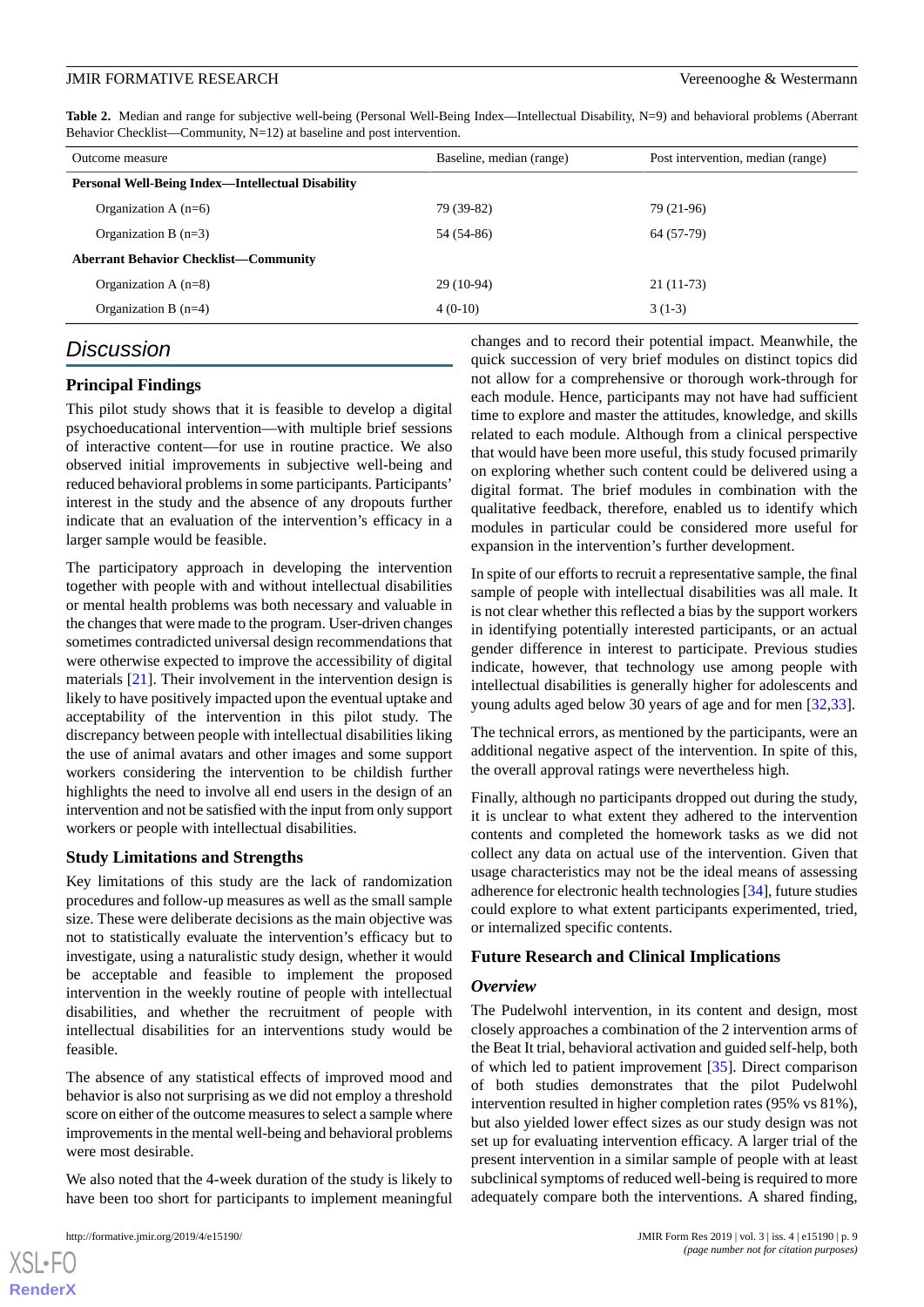however, is that participants with intellectual disabilities in both studies reported a desire for more sessions or an overall longer intervention [\[36](#page-11-10)].

Focusing on the digital components of our intervention, we found similar levels of acceptability to that of a website aimed at informing people with intellectual disabilities about good mental health [\[37](#page-11-11)]*.*

In terms of customizability and tailoring the intervention to individual participant needs, our intervention offers a compromise between a more rigid design of a website and the flexibility that can be offered in a face-to-face therapy, for example, by presenting options for local activities, giving participants the option to choose those tasks that are more relevant to them, and by involving support workers who could ensure program content was discussed in a way that was meaningful to the participant. However, it is not yet clear whether the acceptability and efficacy of individually tailored digital interventions is higher than that of standard packages [[38\]](#page-11-12).

## *Adapting Digital Interventions for People With Intellectual Disabilities*

Contributing to the intervention's overall acceptability is our purposeful attempt to adapt all aspects of the intervention to the variable needs of people with intellectual disabilities. This includes incorporating all but one of the suggested adaptations to psychological therapies for people with intellectual disabilities, as put forward by Hurley et al [\[39](#page-11-13)]. Use of a digital platform should not exempt the intervention from addressing the users'intellectual disability; however, this disability in itself may present the person with considerable challenges and negative events in their daily lives that could contribute to poor mental well-being. In our intervention, we addressed this in Module 5 *Self-acceptance*, where participants were prompted to both say what they are good at and to reflect on questions such as *my weaknesses are not failures*, *you can laugh about some mistakes*, *I should feel bad about my weaknesses*, and *my weaknesses are a part of me*.

## *Defining the User Group: Should We Include Support Workers?*

Involving support workers is generally viewed favorably when planning or delivering psychological interventions to people with intellectual disabilities [[35,](#page-11-9)[39](#page-11-13),[40\]](#page-11-14). When using digital interventions, their involvement can help overcome technical difficulties experienced by people with intellectual disabilities, as we found in this study. By contrast, their involvement could also present an extra barrier when support workers do not feel sufficiently confident themselves in using technologies or wish to protect the person from the potential risks associated with the use of Web-based technologies [\[23](#page-10-17)]. This approach could therefore lead to people with intellectual disabilities who might otherwise express an interest in digital interventions or who would have the capacity and skills to take part without the need for a support worker to be excluded from research or interventions built around the involvement of these gatekeepers. In this study, the challenges arising from such a design are apparent from the contrast between the low recruitment rate of support workers and the high interest of people with intellectual disabilities.

When a decision is made to include support workers, either as active participants or in a supporting role, attention should also be directed to any potential effects of the intervention on the support worker and their relationship with the person with an intellectual disability. This could include changes in attitudes, knowledge, or skills, as well as the quality of the relationship, which was reported to have improved by some of the support workers in this study.

## **Conclusions**

Overall, and in spite of the methodological shortcomings of this pilot study, this study clearly shows that internet interventions to improve the mental well-being of people with intellectual disabilities are worth further exploring as an additional intervention or prevention strategy, alongside more traditional psychopharmacological and psychotherapeutic approaches. Involving people with intellectual disabilities in the design of the intervention and ensuring the involvement of support workers and personal relevance of the intervention contents were major contributors toward the acceptance and feasibility of this intervention. The higher interest and usage rates of digital technologies in young people with intellectual disabilities identify them as the likely initial target group for such interventions.

## **Acknowledgments**

The authors would like to thank the staff and visitors of PIKSL Labor Bielefeld for their contribution and insights during the development of the intervention. They acknowledge support for the Article Processing Charge by the Deutsche Forschungsgemeinschaft and the Open Access Publication Fund of Bielefeld University.

## <span id="page-9-0"></span>**Conflicts of Interest**

None declared.

## **References**

[XSL](http://www.w3.org/Style/XSL)•FO **[RenderX](http://www.renderx.com/)**

- 1. Biswas AB, Furniss FG. Life events and mental illness in people with learning disabilities. Psychiatry 2009 Nov;8(11):445-447. [doi: [10.1016/j.mppsy.2009.07.005\]](http://dx.doi.org/10.1016/j.mppsy.2009.07.005)
- 2. Cooper SA, Smiley E, Morrison J, Williamson A, Allan L. Mental ill-health in adults with intellectual disabilities: prevalence and associated factors. Br J Psychiatry 2007 Jan;190:27-35. [doi: [10.1192/bjp.bp.106.022483\]](http://dx.doi.org/10.1192/bjp.bp.106.022483) [Medline: [17197653](http://www.ncbi.nlm.nih.gov/entrez/query.fcgi?cmd=Retrieve&db=PubMed&list_uids=17197653&dopt=Abstract)]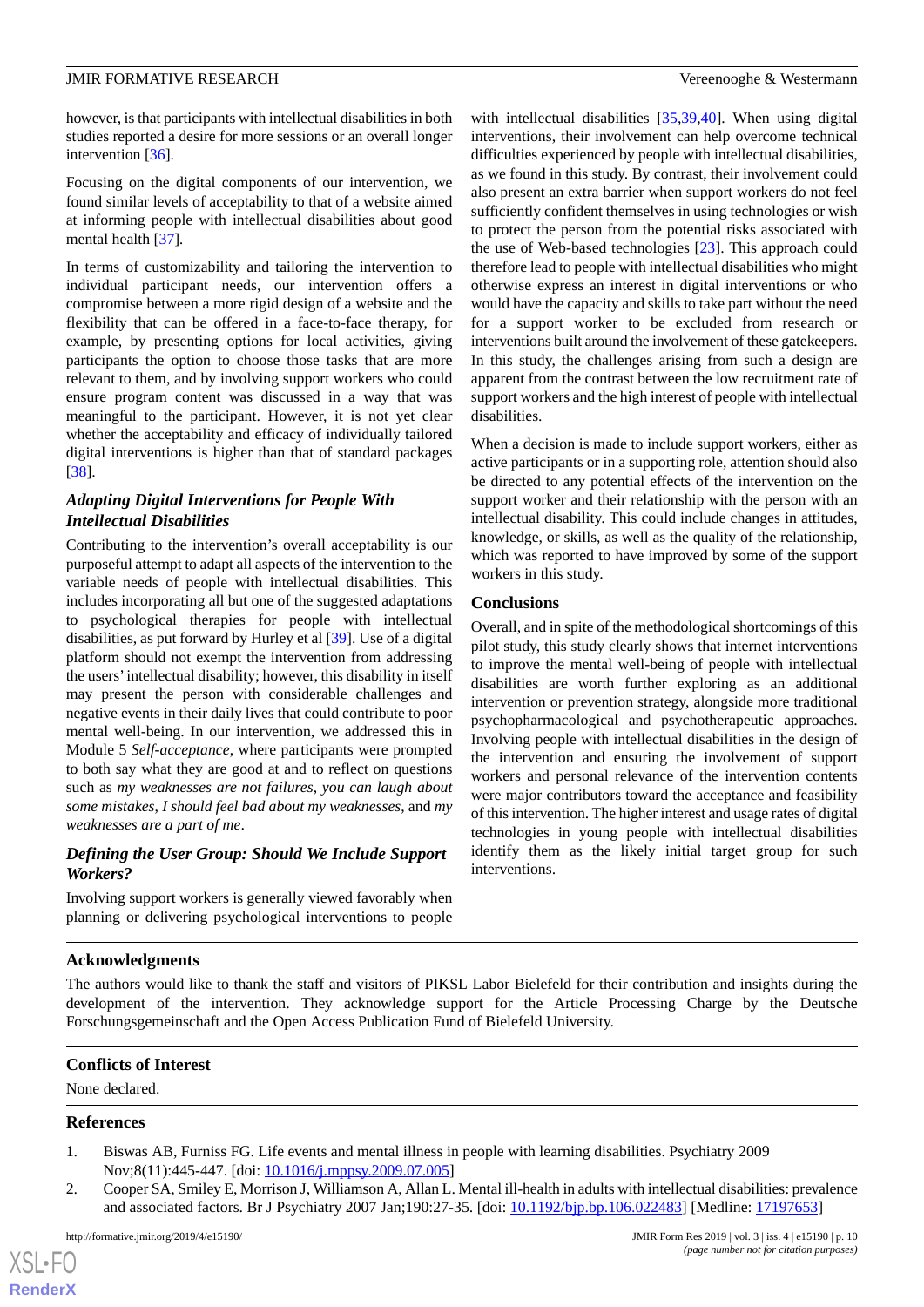- <span id="page-10-0"></span>3. Smiley E, Cooper SA, Finlayson J, Jackson A, Allan L, Mantry D, et al. Incidence and predictors of mental ill-health in adults with intellectual disabilities: prospective study. Br J Psychiatry 2007 Oct;191:313-319. [doi: [10.1192/bjp.bp.106.031104](http://dx.doi.org/10.1192/bjp.bp.106.031104)] [Medline: [17906241\]](http://www.ncbi.nlm.nih.gov/entrez/query.fcgi?cmd=Retrieve&db=PubMed&list_uids=17906241&dopt=Abstract)
- <span id="page-10-1"></span>4. Sheehan R, Hassiotis A, Walters K, Osborn D, Strydom A, Horsfall L. Mental illness, challenging behaviour, and psychotropic drug prescribing in people with intellectual disability: UK population based cohort study. Br Med J 2015 Sep;351:h4326 [[FREE Full text](http://www.bmj.com/cgi/pmidlookup?view=long&pmid=26330451)] [doi: [10.1136/bmj.h4326\]](http://dx.doi.org/10.1136/bmj.h4326) [Medline: [26330451\]](http://www.ncbi.nlm.nih.gov/entrez/query.fcgi?cmd=Retrieve&db=PubMed&list_uids=26330451&dopt=Abstract)
- <span id="page-10-3"></span><span id="page-10-2"></span>5. Vereenooghe L, Langdon PE. Psychological therapies for people with intellectual disabilities: a systematic review and meta-analysis. Res Dev Disabil 2013 Nov;34(11):4085-4102. [doi: [10.1016/j.ridd.2013.08.030\]](http://dx.doi.org/10.1016/j.ridd.2013.08.030) [Medline: [24051363\]](http://www.ncbi.nlm.nih.gov/entrez/query.fcgi?cmd=Retrieve&db=PubMed&list_uids=24051363&dopt=Abstract)
- <span id="page-10-4"></span>6. Koslowski N, Klein K, Arnold K, Kösters M, Schützwohl M, Salize HJ, et al. Effectiveness of interventions for adults with mild to moderate intellectual disabilities and mental health problems: systematic review and meta-analysis. Br J Psychiatry 2016 Dec;209(6):469-474. [doi: [10.1192/bjp.bp.114.162313\]](http://dx.doi.org/10.1192/bjp.bp.114.162313) [Medline: [27198481](http://www.ncbi.nlm.nih.gov/entrez/query.fcgi?cmd=Retrieve&db=PubMed&list_uids=27198481&dopt=Abstract)]
- 7. Bender M. The unoffered chair: The history of therapeutic disdain towards people with a learning difficulty. Clin Psychol Forum 1993;54:7-12.
- <span id="page-10-5"></span>8. Hayes S, McGuire B, O'Neill M, Oliver C, Morrison T. Low mood and challenging behaviour in people with severe and profound intellectual disabilities. J Intellect Disabil Res 2011 Feb;55(2):182-189. [doi: [10.1111/j.1365-2788.2010.01355.x](http://dx.doi.org/10.1111/j.1365-2788.2010.01355.x)] [Medline: [21129068](http://www.ncbi.nlm.nih.gov/entrez/query.fcgi?cmd=Retrieve&db=PubMed&list_uids=21129068&dopt=Abstract)]
- <span id="page-10-6"></span>9. Melville CA, Johnson PC, Smiley E, Simpson N, Purves D, McConnachie A, et al. Problem behaviours and symptom dimensions of psychiatric disorders in adults with intellectual disabilities: An exploratory and confirmatory factor analysis. Res Dev Disabil 2016;55:1-13. [doi: [10.1016/j.ridd.2016.03.007\]](http://dx.doi.org/10.1016/j.ridd.2016.03.007) [Medline: [27018744\]](http://www.ncbi.nlm.nih.gov/entrez/query.fcgi?cmd=Retrieve&db=PubMed&list_uids=27018744&dopt=Abstract)
- <span id="page-10-7"></span>10. Willner P. Readiness for cognitive therapy in people with intellectual disabilities. J Appl Res Int Dis 2006;19(1):5-16. [doi: [10.1111/j.1468-3148.2005.00280.x\]](http://dx.doi.org/10.1111/j.1468-3148.2005.00280.x)
- <span id="page-10-8"></span>11. Taylor JL, Lindsay WR, Willner P. CBT for people with intellectual disabilities: emerging evidence, cognitive ability and IQ effects. Behav Cogn Psychother 2008;36(6):723-733. [doi: [10.1017/s1352465808004906](http://dx.doi.org/10.1017/s1352465808004906)]
- <span id="page-10-9"></span>12. Cooney P, Tunney C, O'Reilly G. A systematic review of the evidence regarding cognitive therapy skills that assist cognitive behavioural therapy in adults who have an intellectual disability. J Appl Res Intellect Disabil 2017;31(1):23-42. [doi: [10.1111/jar.12365](http://dx.doi.org/10.1111/jar.12365)] [Medline: [28544303](http://www.ncbi.nlm.nih.gov/entrez/query.fcgi?cmd=Retrieve&db=PubMed&list_uids=28544303&dopt=Abstract)]
- 13. Vereenooghe L, Reynolds S, Gega L, Langdon PE. Can a computerised training paradigm assist people with intellectual disabilities to learn cognitive mediation skills? A randomised experiment. Behav Res Ther 2015 Aug;71:10-19. [doi: [10.1016/j.brat.2015.05.007](http://dx.doi.org/10.1016/j.brat.2015.05.007)] [Medline: [26004217\]](http://www.ncbi.nlm.nih.gov/entrez/query.fcgi?cmd=Retrieve&db=PubMed&list_uids=26004217&dopt=Abstract)
- <span id="page-10-10"></span>14. Vereenooghe L, Gega L, Reynolds S, Langdon PE. Using computers to teach people with intellectual disabilities to perform some of the tasks used within cognitive behavioural therapy: A randomised experiment. Behav Res Ther 2016 Jan;76:13-23. [doi: [10.1016/j.brat.2015.11.002](http://dx.doi.org/10.1016/j.brat.2015.11.002)] [Medline: [26600556](http://www.ncbi.nlm.nih.gov/entrez/query.fcgi?cmd=Retrieve&db=PubMed&list_uids=26600556&dopt=Abstract)]
- <span id="page-10-11"></span>15. Tsimopoulou I, Kroese BS, Unwin G, Azmi S, Jones C. A case series to examine whether people with learning disabilities can learn prerequisite skills for cognitive behavioural therapy. Cogn Behav Ther 2018;11(e1). [doi: [10.1017/s1754470x1700023x\]](http://dx.doi.org/10.1017/s1754470x1700023x)
- <span id="page-10-12"></span>16. Dattilo J, Cory L, Williams R. Effects of computerized leisure education on knowledge of social skills of youth with intellectual disabilities. Ther Recreation J 2003;37(2):142-155 [[FREE Full text](https://js.sagamorepub.com/trj/article/view/1020)]
- <span id="page-10-13"></span>17. Standen PJ, Brown DJ, Cromby JJ. The effective use of virtual environments in the education and rehabilitation of students with intellectual disabilities. Br J Educ Technol 2001;32(3):289-299. [doi: [10.1111/1467-8535.00199\]](http://dx.doi.org/10.1111/1467-8535.00199)
- <span id="page-10-14"></span>18. Standen PJ, Brown DJ. Virtual reality in the rehabilitation of people with intellectual disabilities: review. Cyberpsychol Behav 2005 Jun;8(3):272-82; discussion 283. [doi: [10.1089/cpb.2005.8.272\]](http://dx.doi.org/10.1089/cpb.2005.8.272) [Medline: [15971976\]](http://www.ncbi.nlm.nih.gov/entrez/query.fcgi?cmd=Retrieve&db=PubMed&list_uids=15971976&dopt=Abstract)
- <span id="page-10-15"></span>19. Cooney P, Jackman C, Coyle D, O'Reilly G. Computerised cognitive-behavioural therapy for adults with intellectual disability: randomised controlled trial. Br J Psychiatry 2017;211(2):95-102. [doi: [10.1192/bjp.bp.117.198630\]](http://dx.doi.org/10.1192/bjp.bp.117.198630) [Medline: [28596245](http://www.ncbi.nlm.nih.gov/entrez/query.fcgi?cmd=Retrieve&db=PubMed&list_uids=28596245&dopt=Abstract)]
- <span id="page-10-17"></span><span id="page-10-16"></span>20. Vereenooghe L, Gega L, Langdon PE. Intellectual disability and computers in therapy: views of service users and clinical psychologists. Cyberpsychology J Psychosoc Res Cybersp 2017;11(1). [doi: [10.5817/CP2017-1-11\]](http://dx.doi.org/10.5817/CP2017-1-11)
- <span id="page-10-18"></span>21. Sheehan R, Hassiotis A. Digital mental health and intellectual disabilities: state of the evidence and future directions. Evid Based Ment Health 2017 Nov;20(4):107-111. [doi: [10.1136/eb-2017-102759](http://dx.doi.org/10.1136/eb-2017-102759)] [Medline: [28947677\]](http://www.ncbi.nlm.nih.gov/entrez/query.fcgi?cmd=Retrieve&db=PubMed&list_uids=28947677&dopt=Abstract)
- <span id="page-10-19"></span>22. Chadwick D, Wesson C, Fullwood C. Internet access by people with intellectual disabilities: inequalities and opportunities. Futur Internet 2013;5(3):376-397. [doi: [10.3390/fi5030376](http://dx.doi.org/10.3390/fi5030376)]
- 23. Chadwick DD, Quinn S, Fullwood C. Perceptions of the risks and benefits of internet access and use by people with intellectual disabilities. Br J Learn Disabil 2017;45(1):21-31. [doi: [10.1111/bld.12170](http://dx.doi.org/10.1111/bld.12170)]
- 24. Vereenooghe L, Westermann K. Co-development of an interactive digital intervention to promote the well-being of people with intellectual disabilities. Int J Dev Disabil 2019;65(3):128-134. [doi: [10.1080/20473869.2019.1599606\]](http://dx.doi.org/10.1080/20473869.2019.1599606)
- 25. Elliott R, Slatick E, Urman M. Qualitative change process research on psychotherapy: alternative strategies. In: Frommer J, Rennie DL, editors. Qualitative Psychotherapy Research: Methods and Methodology. Lengerich, Germany: Pabst Science Publishers; 2001:69-111.

[XSL](http://www.w3.org/Style/XSL)•FO **[RenderX](http://www.renderx.com/)**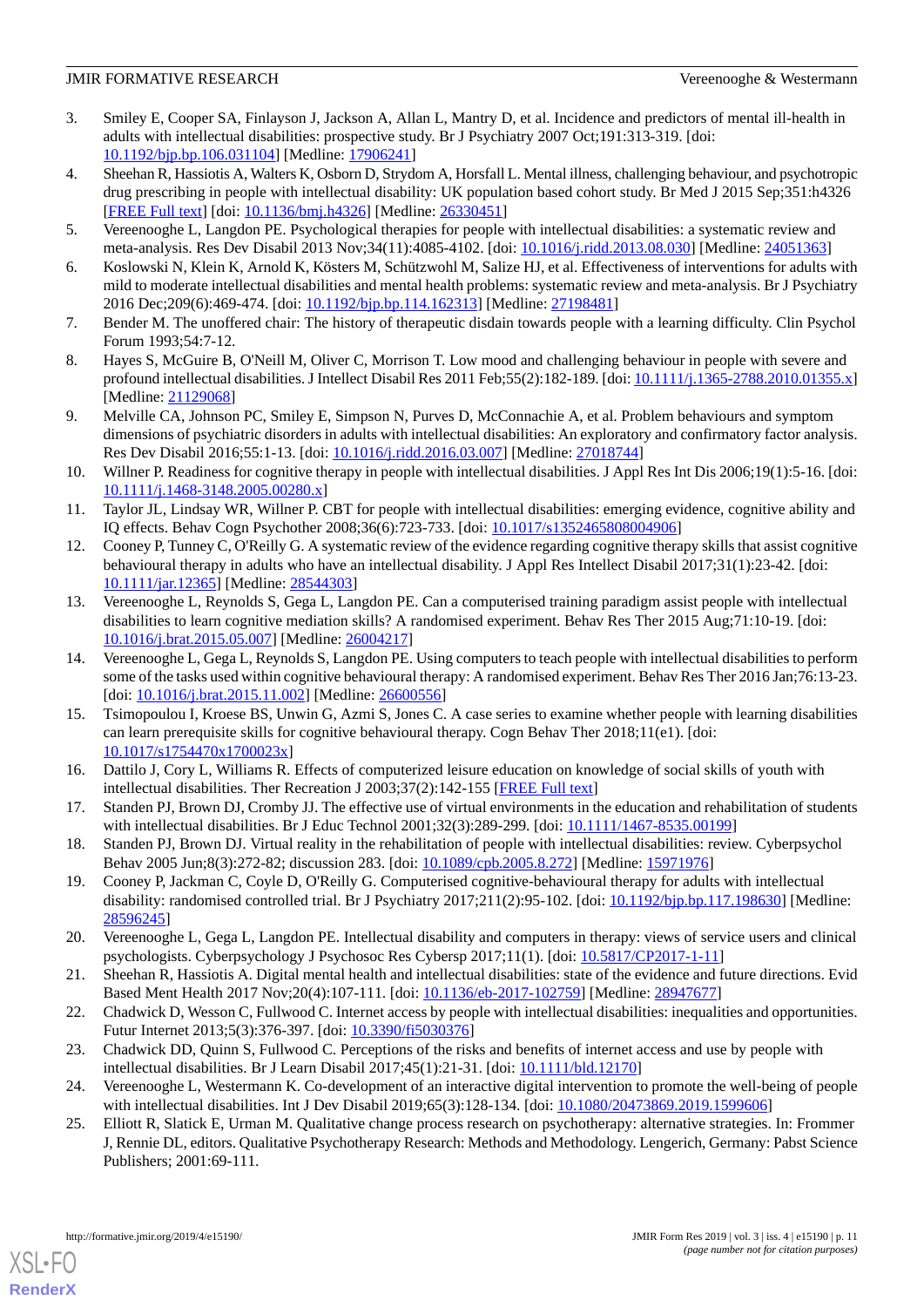- <span id="page-11-0"></span>26. Earley C, Joyce C, McElvaney J, Richards D, Timulak L. Preventing depression: qualitatively examining the benefits of depression-focused iCBT for participants who do not meet clinical thresholds. Internet Interv 2017;9:82-87 [[FREE Full](https://linkinghub.elsevier.com/retrieve/pii/S2214-7829(17)30068-4) [text](https://linkinghub.elsevier.com/retrieve/pii/S2214-7829(17)30068-4)] [doi: [10.1016/j.invent.2017.07.003](http://dx.doi.org/10.1016/j.invent.2017.07.003)] [Medline: [30135841\]](http://www.ncbi.nlm.nih.gov/entrez/query.fcgi?cmd=Retrieve&db=PubMed&list_uids=30135841&dopt=Abstract)
- <span id="page-11-2"></span><span id="page-11-1"></span>27. Cummins R, Lau A. Personal Wellbeing Index - Intellectual Disability. Third Edition. Melbourne, Australia: Australian Centre on Quality of Life; 2005.
- <span id="page-11-3"></span>28. Renn D, Pfaffenberger N, Platter M, Mitmansgruber H, Cummins RA, Höfer S. International well-being index: The Austrian version. Soc Indic Res 2009;90(2):243-256. [doi: [10.1007/s11205-008-9255-2\]](http://dx.doi.org/10.1007/s11205-008-9255-2)
- <span id="page-11-4"></span>29. Aman M, Singh N. The Aberrant Behavior Checklist - Community: Supllementary Manual. East Aurora: Slosson Educational Publications; 1994.
- <span id="page-11-5"></span>30. Weber G, Fritsch A, Rögner M. Checkliste für abweichendes Verhalten: ABC- Community, deutschsprachige Version. Vienna: Universität Wien; 2003.
- <span id="page-11-6"></span>31. Morgan DL. Qualitative content analysis: a guide to paths not taken. Qual Health Res 1993 Feb;3(1):112-121. [doi: [10.1177/104973239300300107\]](http://dx.doi.org/10.1177/104973239300300107) [Medline: [8457790\]](http://www.ncbi.nlm.nih.gov/entrez/query.fcgi?cmd=Retrieve&db=PubMed&list_uids=8457790&dopt=Abstract)
- <span id="page-11-7"></span>32. Tanis ES, Palmer S, Wehmeyer M, Davies DK, Stock SE, Lobb K, et al. Self-report computer-based survey of technology use by people with intellectual and developmental disabilities. Intellect Dev Disabil 2012 Feb;50(1):53-68 [\[FREE Full text](http://europepmc.org/abstract/MED/22316226)] [doi: [10.1352/1934-9556-50.1.53\]](http://dx.doi.org/10.1352/1934-9556-50.1.53) [Medline: [22316226\]](http://www.ncbi.nlm.nih.gov/entrez/query.fcgi?cmd=Retrieve&db=PubMed&list_uids=22316226&dopt=Abstract)
- <span id="page-11-8"></span>33. Berger A, Caspers T, Croll J, Hofmann J, Kubicek H, Peter U. Web 2.0/Barrierefrei. Eine Studie zur Nutzung von Web2.0 Anwendungen durch Menschen mit Behinderungen. Germany: Aktion Mensch e.V; 2010.
- <span id="page-11-9"></span>34. Sieverink F, Kelders SM, van Gemert-Pijnen JE. Clarifying the concept of adherence to eHealth technology: systematic review on when usage becomes adherence. J Med Internet Res 2017 Dec;19(12):e402 [\[FREE Full text\]](https://www.jmir.org/2017/12/e402/) [doi: [10.2196/jmir.8578](http://dx.doi.org/10.2196/jmir.8578)] [Medline: [29212630](http://www.ncbi.nlm.nih.gov/entrez/query.fcgi?cmd=Retrieve&db=PubMed&list_uids=29212630&dopt=Abstract)]
- <span id="page-11-10"></span>35. Jahoda A, Hastings R, Hatton C, Cooper S, Dagnan D, Zhang R, et al. Comparison of behavioural activation with guided self-help for treatment of depression in adults with intellectual disabilities: a randomised controlled trial. Lancet Psychiatry 2017 Dec;4(12):909-919 [[FREE Full text\]](https://linkinghub.elsevier.com/retrieve/pii/S2215-0366(17)30426-1) [doi: [10.1016/S2215-0366\(17\)30426-1](http://dx.doi.org/10.1016/S2215-0366(17)30426-1)] [Medline: [29153873](http://www.ncbi.nlm.nih.gov/entrez/query.fcgi?cmd=Retrieve&db=PubMed&list_uids=29153873&dopt=Abstract)]
- <span id="page-11-11"></span>36. Knight R, Jahoda A, Scott K, Sanger K, Knowles D, Dagnan D, et al. 'Getting into it': people with intellectual disabilities' experiences and views of behavioural activation and guided self-help for depression. J Appl Res Intellect Disabil 2019 Jul;32(4):819-830. [doi: [10.1111/jar.12571\]](http://dx.doi.org/10.1111/jar.12571) [Medline: [30762261\]](http://www.ncbi.nlm.nih.gov/entrez/query.fcgi?cmd=Retrieve&db=PubMed&list_uids=30762261&dopt=Abstract)
- <span id="page-11-12"></span>37. Watfern C, Heck C, Rule C, Baldwin P, Boydell KM. Feasibility and acceptability of a mental health website for adults with an intellectual disability: qualitative evaluation. JMIR Ment Health 2019 Mar 28;6(3):e12958 [[FREE Full text](https://mental.jmir.org/2019/3/e12958/)] [doi: [10.2196/12958\]](http://dx.doi.org/10.2196/12958) [Medline: [30920378\]](http://www.ncbi.nlm.nih.gov/entrez/query.fcgi?cmd=Retrieve&db=PubMed&list_uids=30920378&dopt=Abstract)
- <span id="page-11-14"></span><span id="page-11-13"></span>38. Ebert DD, Cuijpers P, Muñoz RF, Baumeister H. Prevention of mental health disorders using internet- and mobile-based interventions: a narrative review and recommendations for future research. Front Psychiatry 2017;8:116 [\[FREE Full text\]](https://doi.org/10.3389/fpsyt.2017.00116) [doi: [10.3389/fpsyt.2017.00116](http://dx.doi.org/10.3389/fpsyt.2017.00116)] [Medline: [28848454\]](http://www.ncbi.nlm.nih.gov/entrez/query.fcgi?cmd=Retrieve&db=PubMed&list_uids=28848454&dopt=Abstract)
- 39. Hurley A, Tomasulo D, Pfadt A. Individual and group psychotherapy approaches for persons with mental retardation and developmental disabilities. J Dev Phys Disabil 1998;10(4):365-386. [doi: [10.1023/A:1021806605662\]](http://dx.doi.org/10.1023/A:1021806605662)
- 40. Willner P. The effectiveness of psychotherapeutic interventions for people with learning disabilities: a critical overview. J Intellect Disabil Res 2005;49(Pt 1):73-85. [doi: [10.1111/j.1365-2788.2005.00633.x\]](http://dx.doi.org/10.1111/j.1365-2788.2005.00633.x) [Medline: [15634314\]](http://www.ncbi.nlm.nih.gov/entrez/query.fcgi?cmd=Retrieve&db=PubMed&list_uids=15634314&dopt=Abstract)

## **Abbreviations**

**ABC-C:** Aberrant Behavior Checklist—Community **CBT:** cognitive behavioral therapies PWI-ID: Personal Well-Being Index—Intellectual Disability

*Edited by G Eysenbach; submitted 26.06.19; peer-reviewed by C Watfern, R Sheehan; comments to author 04.07.19; revised version received 06.08.19; accepted 17.08.19; published 14.11.19*

*Please cite as: Vereenooghe L, Westermann K Feasibility and Acceptability of an Interactive Mental Well-Being Intervention for People With Intellectual Disabilities: Pilot Mixed Methods Study JMIR Form Res 2019;3(4):e15190 URL: <http://formative.jmir.org/2019/4/e15190/> doi: [10.2196/15190](http://dx.doi.org/10.2196/15190) PMID: [31724954](http://www.ncbi.nlm.nih.gov/entrez/query.fcgi?cmd=Retrieve&db=PubMed&list_uids=31724954&dopt=Abstract)*